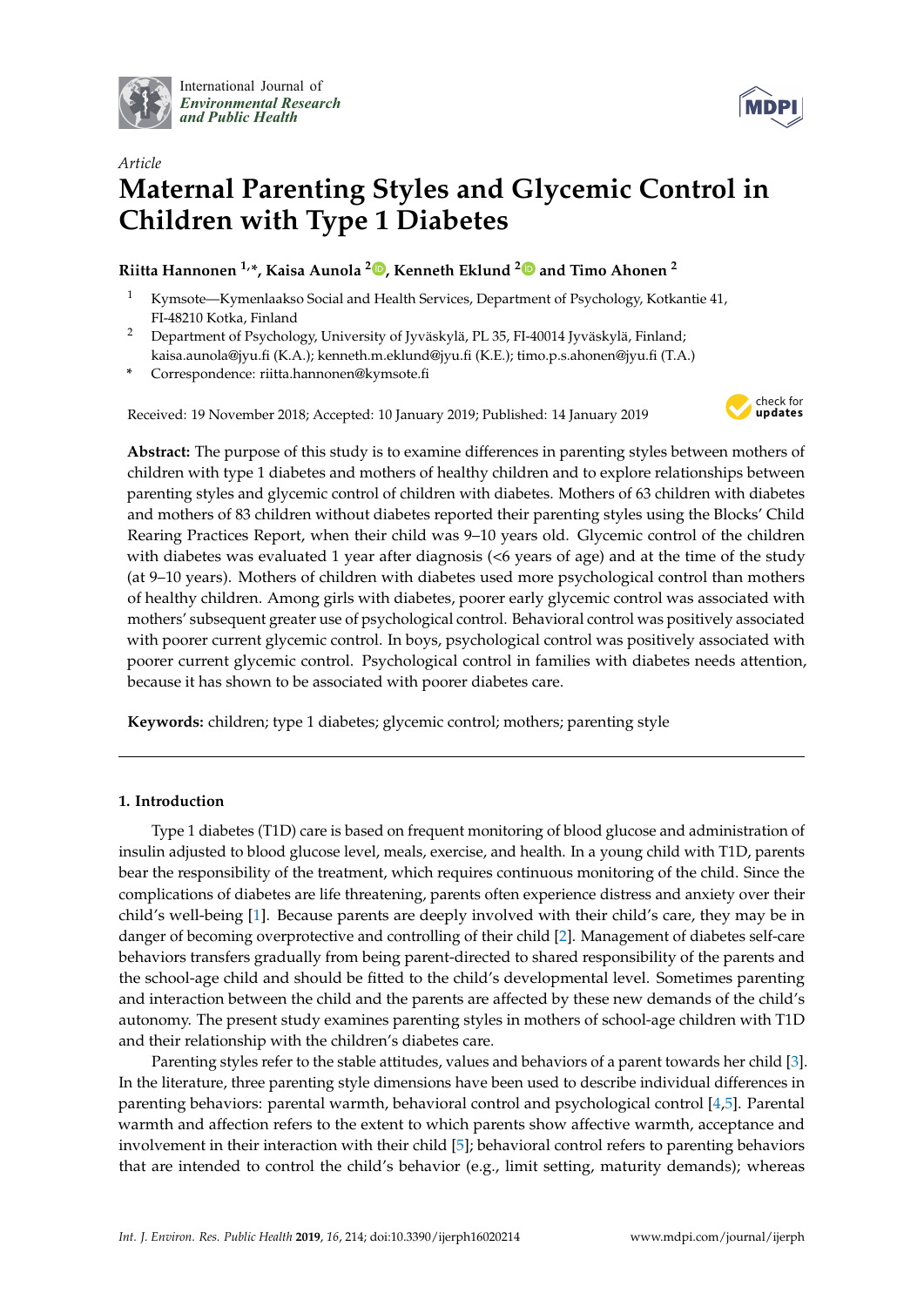psychological control is exercised over thoughts and emotions of the child using psychological means, such as guilt induction, manipulation and love withdrawal [\[6](#page-6-5)[,7\]](#page-6-6).

High levels of parental affection and behavioral control, as well as their combination in terms of an authoritative parenting style, have been shown to have a positive effect on a child's adjustment [\[5\]](#page-6-4), whereas a high level of psychological control has been associated with lower self-esteem, internalizing problems and behavioral problems  $[6,8-10]$  $[6,8-10]$  $[6,8-10]$ . These results concerning the associations of parenting styles with child well-being have been found to be true also among children with T1D: A supportive and warm parenting style has been found to be associated with better quality of life [\[11,](#page-7-0)[12\]](#page-7-1) and fewer symptoms of depression [\[13](#page-7-2)[,14\]](#page-7-3) in adolescents with T1D, whereas psychological control has been shown to be associated with depressive symptoms [\[13\]](#page-7-2) and externalizing behavior [\[15\]](#page-7-4). It has also been found that adolescents with T1D are more sensitive to psychological and behavioral control than younger children with T1D [\[13\]](#page-7-2), which may result in poorer quality of life, especially among girls [\[16\]](#page-7-5).

Some studies link parenting styles with diabetes care, although associations between parenting styles and glycemic control have not always been found [\[15](#page-7-4)[,17–](#page-7-6)[19\]](#page-7-7). For example, better adherence in diabetes care has been associated with an authoritative parenting style characterized by both warmth and behavioral control in children [\[18,](#page-7-8)[20\]](#page-7-9) and in adolescents [\[12](#page-7-1)[,21](#page-7-10)[,22\]](#page-7-11). Moreover, parental monitoring and involvement, which resembles behavioral control, has been found to relate to better adherence and glycemic control in adolescence [\[14,](#page-7-3)[16](#page-7-5)[,23\]](#page-7-12), but critical parenting (a concept similar to psychological control) has been associated with poorer self-efficacy and self-care [\[24\]](#page-7-13). In older adolescents, parental control (psychological and behavioral control not differentiated) has been associated with poorer adherence [\[16\]](#page-7-5), highlighting the need for parents to adjust their level of control to the developmental stage of the child [\[25\]](#page-7-14).

Although there are some studies focusing on the role of parenting styles in children's well-being and diabetes care among children with T1D, this earlier research has some limitations. First, most previous studies have used only clinical samples without a comparison group. Therefore, although it has been reported that most parents of children with T1D use parenting characterized by both a high level of warmth and behavioral control (i.e., authoritative parenting style [\[18](#page-7-8)[,19\]](#page-7-7)), it is not known whether their parenting behaviors differ from those of parents with children without diabetes. To our knowledge, only one study compares parenting styles between parents with a child with T1D and parents with healthy children. In this earlier study, adolescents with T1D reported their parents to control them more than parents of healthy children [\[17\]](#page-7-6). Because parenting styles in families with younger children with and without T1D have not been compared before, it is not known whether the results found by Graue and colleagues [\[17\]](#page-7-6) are specific for the period of adolescence only. Although psychological control seems to be relatively common in families with a chronic disease [\[26\]](#page-7-15), the relationship between parents' use of psychological control and diabetes care is not yet well understood.

The aims of the present study were twofold. The first aim was to compare parenting styles of mothers of school-age children with early-onset T1D and mothers of healthy children. The hypothesis was that the mothers of children with T1D use more psychological and behavioral control than the mothers of healthy children [\[17,](#page-7-6)[26\]](#page-7-15). The second aim was to examine the relationships between the mother's parenting styles and the child's glycemic control at different time points during childhood in children with T1D. The hypothesis was, first, that a child's poor glycemic control in early childhood is associated with the mother's subsequent high use of psychological control. Second, maternal psychological control was hypothesized to be related to child's poorer concurrent glycemic control, while maternal behavioral control and affection were hypothesized to be related to having better concurrent glycemic control.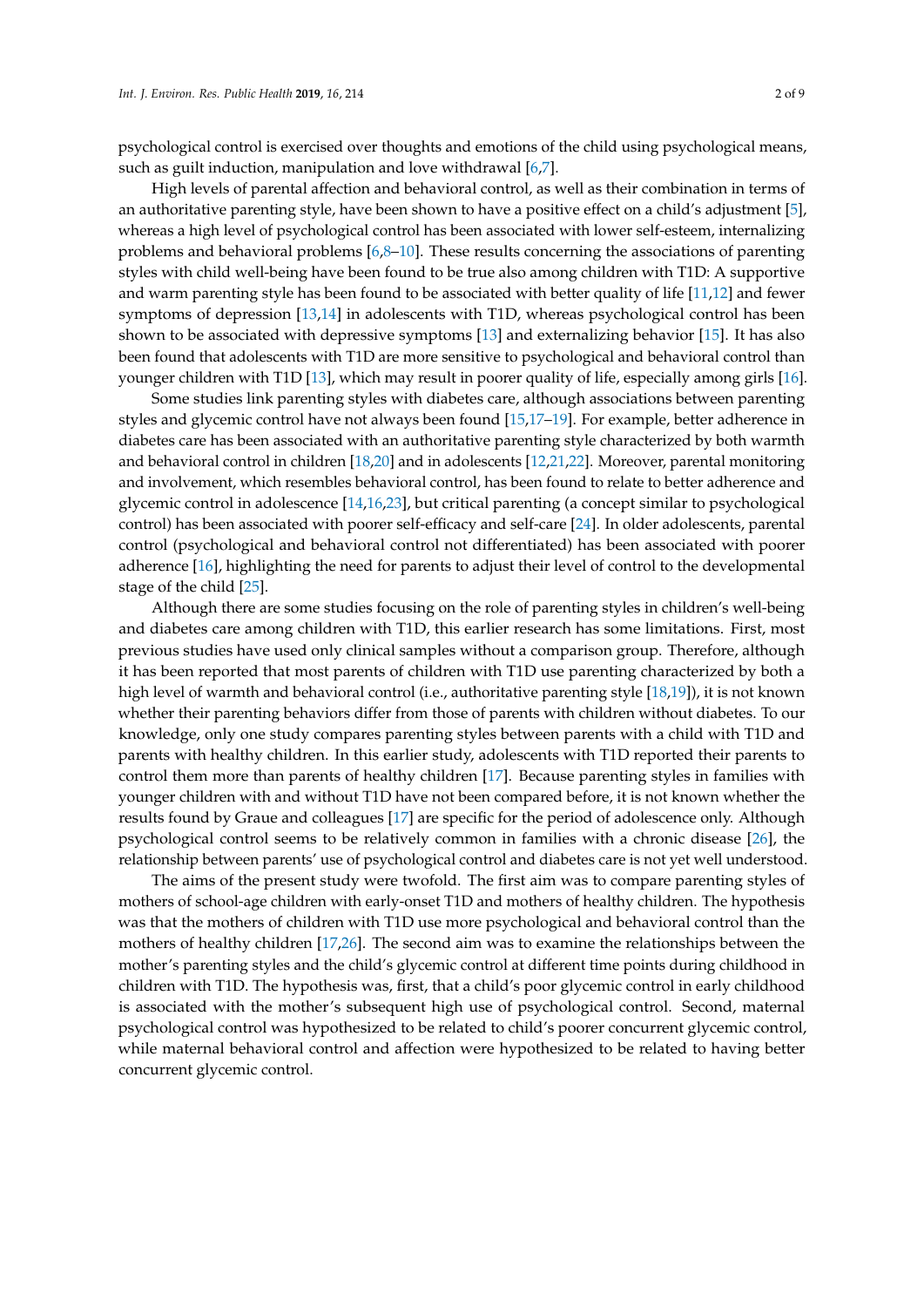#### **2. Materials and Methods**

#### *2.1. Sample and Design*

The children took part in a large cross-sectional study assessing academic skills and cognitive and psychosocial functioning in children with early-onset T1D [\[27\]](#page-7-16). All the children (*n* = 79) who fulfilled the inclusion criteria (type 1 diabetes diagnosed before 5 years of age and current age between 9–10 years at the time of the study) were outpatients of the pediatric diabetes clinics of four tertiary care hospitals in Finland and were contacted by a health care professional of the clinic. Exclusion criteria were a native language other than Finnish and a diagnosed neurological or neurocognitive disorder. Sixty-three children with T1DM and their mothers participated in the study and 16 declined to participate, thus yielding a study participation rate of 80%. The sample was assessed from 2006–2008. The mothers and the children were informed about the study, with the mothers providing written informed consent and the children giving verbal assent. Each mother filled out the Blocks' Child Rearing Practices Report [\[28,](#page-7-17)[29\]](#page-7-18) in reference to her child with diabetes while her child had a neuropsychological assessment as a part of a larger study. The child's medical history was obtained from the medical records and confirmed by the mother, who also provided information on the child's development, mother's education and family situation. The protocol was approved by the Kymenlaakso Hospital District's Ethics Committee, in accordance with the Declaration of Helsinki.

The children who comprised the control group in the Jyväskylä Longitudinal Study of Dyslexia [\[30,](#page-8-0)[31\]](#page-8-1) (*n* = 92) formed the comparison group for this study. They were drawn from families attending maternity clinics and were screened over 4 consecutive years. The comparison group had been followed from birth in order to have a representative sample of typically developing children when searching for the predictors and precursors of dyslexia. They had neither diabetes nor familial risk for dyslexia, and they all had Finnish as their native language. The educational level of the comparison group parents was equivalent to the educational level of the Finnish adult population. Eighty-three mothers of the comparison group completed the Blocks' Child Rearing Practices Report [\[28](#page-7-17)[,29\]](#page-7-18) when their child was nine years of age (participation rate 90%). No differences were observed between the diabetes and comparison groups in the parents' education or the children's gender and age (Table [1\)](#page-2-0).

<span id="page-2-0"></span>

| Variable                        | Diabetes Group 31 Girls, 32 Boys |              | <b>Comparison Group 36 Girls, 47 Boys</b> |              |  |
|---------------------------------|----------------------------------|--------------|-------------------------------------------|--------------|--|
|                                 | Mean (SD)                        | Range        | Mean (SD)                                 | Range        |  |
| Child's age (year)              | 9.9(0.3)                         | $9.3 - 10.6$ | 9.8(0.3)                                  | $9.2 - 10.4$ |  |
| Mother's education <sup>a</sup> | 4.3(1.3)                         | $2 - 7$      | 4.6(1.4)                                  | $2 - 7$      |  |
| Parenting Style                 |                                  |              |                                           |              |  |
| Affection                       | 4.3(0.5)                         | $2.9 - 5.0$  | 4.4(0.4)                                  | $3.3 - 5.0$  |  |
| Behavioral control              | 3.8(0.5)                         | $2.3 - 4.8$  | 3.8(0.5)                                  | $2.4 - 5.0$  |  |
| Psychological control           | 2.8(0.6)                         | $1.3 - 4.5$  | 2.5(0.6)                                  | $1.0 - 3.8$  |  |
| Age at diagnosis (year)         | 2.9(1.3)                         | $0.6 - 5.0$  |                                           |              |  |
| Early A1C (mmol/mol)            | 64 (10)                          | $46 - 91$    |                                           |              |  |
| Current A1C (mmol/mol)          | 67(8)                            | $45 - 90$    |                                           |              |  |

**Table 1.** Participant characteristics in the diabetes and comparison groups.

Note. Early A1C, A1C 1 year after diagnosis; Current A1C, the most recent A1C value. <sup>a</sup> Mother's education was classified using a 7-point scale constructed by combining general education, secondary vocational education, and tertiary education.

#### *2.2. Measures*

*Diabetes-related measures.* The following data regarding diabetes management among children with T1D was obtained from the medical records: age at diagnosis of T1D; early glycemic control (A1C one year after diagnosis of T1DM); and current glycemic control (the most recent A1C measurement). Information on diabetes management was recorded prospectively into the child's medical records at visits to the clinic every 3 months on average.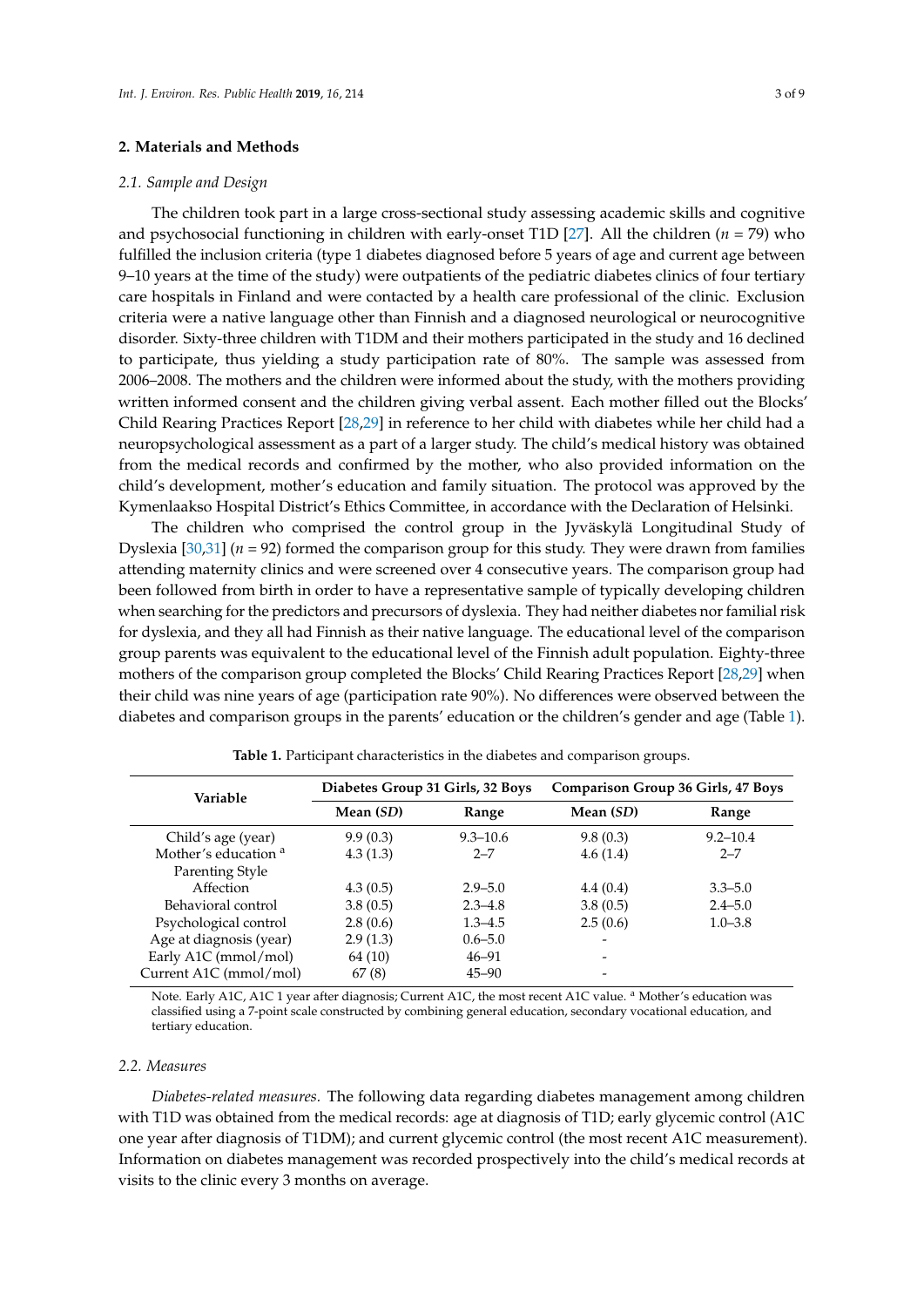*Parenting style.* Mothers' parenting styles were assessed with the Blocks' Child Rearing Practices Report [\[28\]](#page-7-17) (Finnish version [\[29\]](#page-7-18)), which includes 19 statements on a 5-point Likert scale (1 = *not like me at all*, 5 = *very much like me*). The mean scores of Affection (10 items), Behavioral Control (5 items), and Psychological Control (4 items) were used in the analyses. The statements measuring affection included items reflecting a positive relationship with the child (e.g., *"I am easygoing and relaxed with my child"*). The items showing that the child's behavior would have consequences (e.g., *"My child should learn we have rules in our family"*) measured behavioral control. The items reflecting parental sacrifice or guilt and shame induction (e.g., *"I let my child see how disappointed and ashamed I am if she/he misbehaves"*) assessed psychological control. Cronbach's alpha in the whole sample was 0.86 for Affection, 0.63 for Behavioral Control and 0.72 for Psychological Control. Similar reliabilities have been reported in other studies using the same questionnaire [\[4](#page-6-3)[,8](#page-6-7)[,29](#page-7-18)[,30\]](#page-8-0).

#### *2.3. Data Analysis*

Two kinds of analyses were carried out. First, group differences in parenting styles between the mothers of children with T1D and the mothers of healthy children were analyzed with t-tests and further with a Multivariate General Linear Model including group, child's gender and group–gender interaction as independent variables and mother's education as a covariant. The analyses for group differences were performed with SPSS 22.0 (IBM, Armonk, NY, USA, 2013).

Second, path analyses were carried out to examine the extent to which early glycemic control (early A1C) is associated with mothers' parenting styles (i.e., affection, behavioral control, psychological control) and the extent to which parenting styles are associated with current glycemic control (current A1C), after controlling for the level of early glycemic control. Because the preliminary analyses showed gender differences in the associations of study variables, path analyses were carried out separately for boys and girls. The path analyses were performed using the Mplus statistical package (version 7.0; L. K. Muthén & Muthén, 1998–2015).

#### **3. Results**

#### *3.1. Comparison of Parenting Styles Between Mothers with and Without Children with Diabetes*

The means and standard deviations of the study variables are presented separately for diabetes and comparison groups in Table [1.](#page-2-0) The results showed group differences in psychological control (*t* (142) = −2.83, *p* = 0.005), but not in behavioral control (*t* (142) = 0.33, *p* = 0.740) or affection (*t* (111)  $p = 1.63$ ,  $p = 0.105$ ). Group differences in psychological control remained significant (*F* (1,135) = 6.64,  $p = 0.011$ ) after controlling for the child's gender and mother's education. The mothers of children with T1D reported higher use of psychological control than the mothers of children without diabetes. Gender X Group interaction was not significant, suggesting that there was a group difference in psychological control independent of the child's gender.

#### *3.2. Relationships Between Mother's Parenting Styles and Child's Glycemic Control*

Path models were constructed to examine the extent to which early glycemic control would be associated with the mothers' subsequent parenting style dimensions, and the extent to which parenting style dimensions would be associated with concurrent glycemic control after controlling for the level of early glycemic control and the mothers' level of education. The analyses were carried out separately for girls and boys. Correlations between predictors and outcome variables of the path models are presented separately for boys and girls in Table [2.](#page-4-0)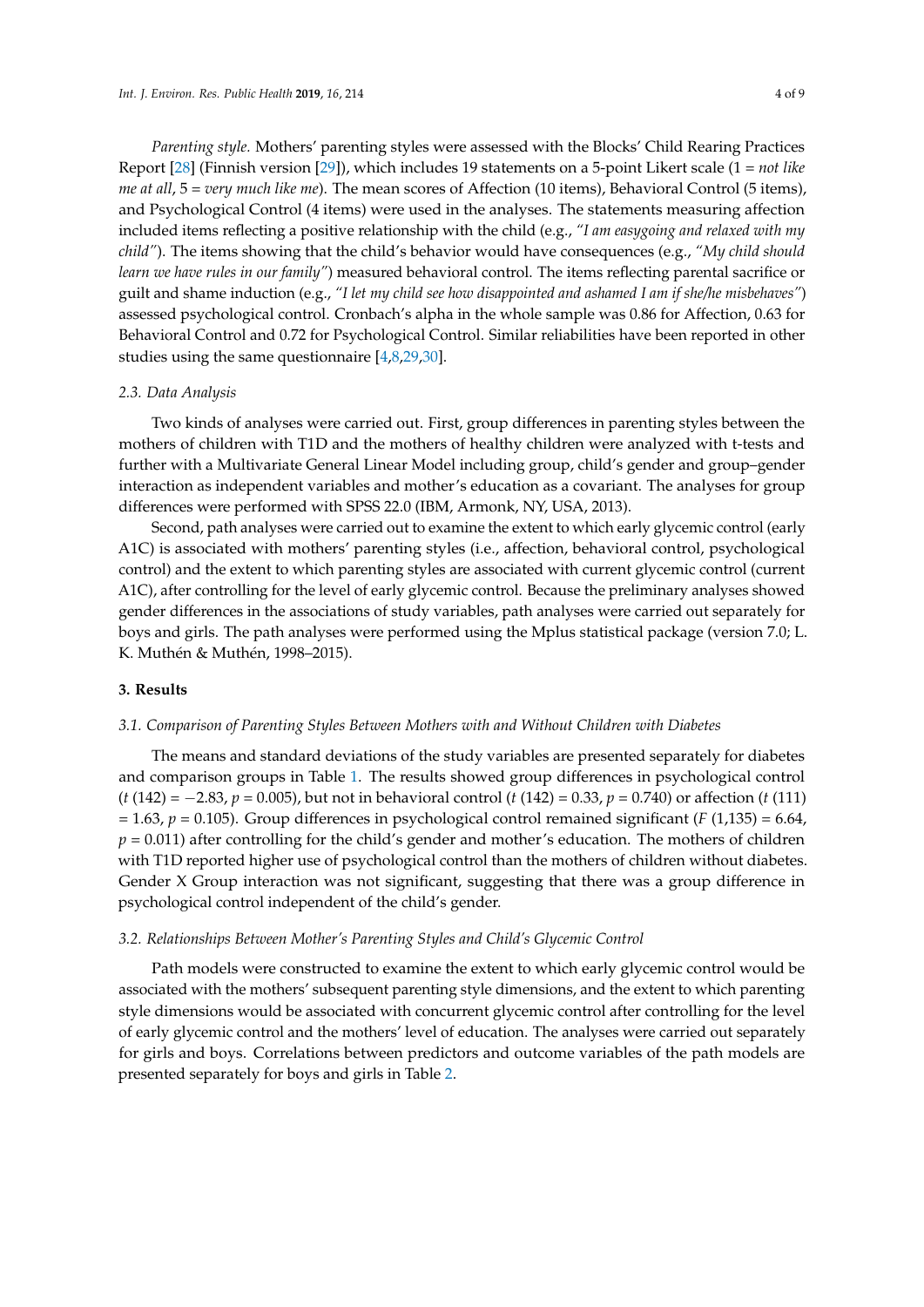| Variable                 | 1.      | 2.                           | 3.                       | 4.                       | 5.                       | ь.                           |
|--------------------------|---------|------------------------------|--------------------------|--------------------------|--------------------------|------------------------------|
| 1. Affection             |         | $-0.05$                      | $-0.41*$                 | 0.21                     | 0.01                     | $0.40*$                      |
| 2. Behavioral control    | $-0.02$ | $\qquad \qquad \blacksquare$ | 0.32                     | 0.18                     | 0.23                     | 0.02                         |
| 3. Psychological control | 0.05    | $0.45*$                      | $\overline{\phantom{a}}$ | 0.25                     | $-0.05$                  | $-0.26$                      |
| 4. Early A1C             | 0.16    | 0.09                         | 0.09                     | $\overline{\phantom{0}}$ | 0.20                     | 0.07                         |
| 5. Current A1C           | 0.02    | 0.03                         | 0.23                     | $0.50*$                  | $\overline{\phantom{0}}$ | 0.25                         |
| 6. Mother's education    | 0.20    | 0.01                         | 0.07                     | $-0.12$                  | $-0.39*$                 | $\qquad \qquad \blacksquare$ |
|                          |         |                              |                          |                          |                          |                              |

<span id="page-4-0"></span>**Table 2.** Correlations between parenting style and diabetes-related variables for girls (above the diagonal) and boys (below the diagonal) with T1D.

Note. Early A1C, A1C 1 year after diagnosis; Current A1C, the most recent A1C value. \* *p* < 0.05.

The results for girls showed, first, that the level of early A1C was positively and statistically significantly (*standardized estimate* = 0.27, *p* < 0.05) associated with maternal psychological control: The poorer the girls' early glycemic control, the more psychological control mothers applied. Early glycemic control was not associated with mothers' affection or behavioral control. The results showed further that mothers' behavioral control was positively associated with current A1C after controlling for the level of early glycemic control and maternal education: The higher the level of behavioral control, the poorer the current glycemic control (*standardized estimate* = 0.23, *p* < 0.05).

The results for boys showed, first, that early glycemic control was not associated with mothers' parenting styles. However, mothers' psychological control was statistically significantly associated with boys' current A1C: The higher the level of psychological control mothers deployed, the poorer the boys' current glycemic control was (*standardized estimate* = 0.31, *p* < 0.05), after controlling for the level of early glycemic control and maternal education.

Because it is possible that the type of insulin treatment impacts on the results, t-tests were carried out to compare children with different types of treatment, i.e. injections (*n* = 52) and insulin pump (*n* = 11), according to glycemic control and parenting style variables. The results revealed, however, that the type of treatment was not related either to glycemic control ( $t$  (61) = −0.06,  $p$  = 0.951) or parenting styles (*t* (61) = 1.53,  $p = 0.131$  for affection,  $t$  (61) = 1.11,  $p = 0.271$  for behavioral control,  $t(60) = 1.08$ ,  $p = 0.286$  for psychological control).

#### **4. Discussion**

The present study examined the differences in parenting styles between the mothers of children with and without type 1 diabetes, and whether parenting styles are associated with the child's glycemic control. The results showed that the mothers of children with T1D used more psychological control than the mothers of healthy children. Moreover, mothers' greater use of psychological control was associated with poorer current glycemic control among boys with T1D. Among girls, however, poor glycemic control at the early stage of disease was associated with mothers' greater use of psychological control, whereas the greater use of behavioral control was associated with poorer concurrent glycemic control.

This study was the first to show that mothers of school-age children with T1D use more psychological control with their children than mothers of healthy children. Graue and colleagues [\[17\]](#page-7-6) had a similar observation from the adolescents' perspective. Our study, thus, reveals that reliance on stronger psychological control in mothers of children with T1D is already present before adolescence, suggesting long-lasting effects on the mother–child relationship. This is understandable, as fear of complications and the burden of continuous care are expected to cause stress and increase the use of control [\[2,](#page-6-1)[32,](#page-8-2)[33\]](#page-8-3) in parents with a child with T1D. However, psychological control—for example over-protectiveness, criticism, and guilt induction—can be harmful for children and has been shown to be associated with poorer well-being of the child [\[4](#page-6-3)[,8](#page-6-7)[,10](#page-6-8)[,13](#page-7-2)[,15,](#page-7-4)[34\]](#page-8-4). Although differences in parenting styles between parents of chronically ill and healthy children may seem obvious, they have not yet been extensively studied. New information about specific problems in parenting may lead to development of new interventions for parents with a chronically ill child.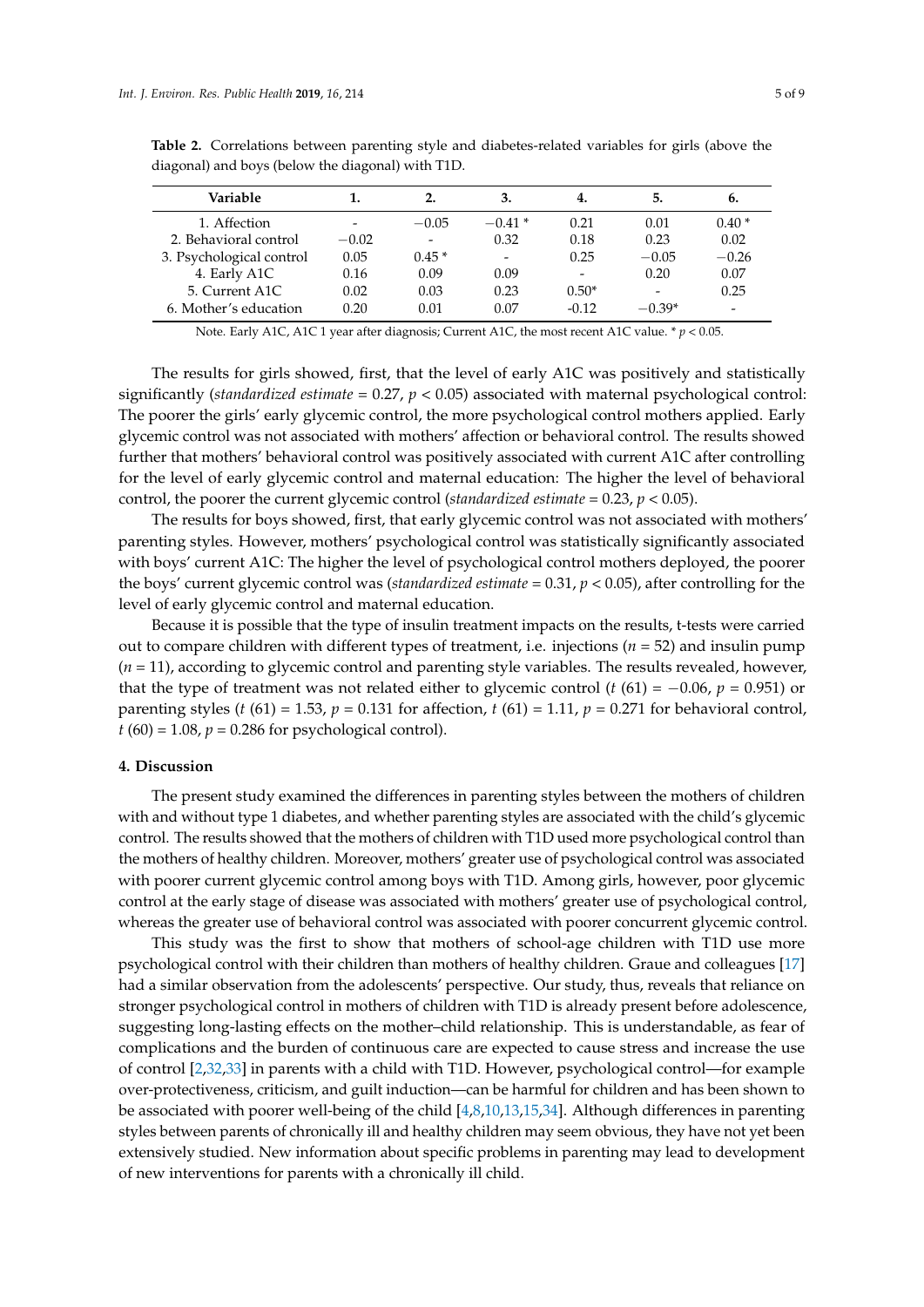The results of the study also suggest that parenting styles may have a reciprocal relationship with a child's glycemic control. First, girls' poorer glycemic control at the early stage of disease was associated with their mothers' subsequent greater use of psychological control. This finding is in accordance with the previous research [\[2\]](#page-6-1) and might be due to the fact that when a mother worries over her child's health increases, she sees the child as more vulnerable [\[35\]](#page-8-5) and, therefore, uses overprotection and other maladaptive aspects of control.

Second, among boys, the mother's greater use of psychological control was associated with poorer concurrent glycemic control, after controlling for early glycemic control. Most previous studies have not been able to show that psychological control is associated directly with glycemic control [\[15–](#page-7-4)[17,](#page-7-6)[24\]](#page-7-13). However, it has been associated with poorer diabetes self-care behavior [\[12](#page-7-1)[,24\]](#page-7-13) and well-being [\[12](#page-7-1)[,13](#page-7-2)[,15](#page-7-4)[,17](#page-7-6)[,24\]](#page-7-13), which, in turn, are related to poorer diabetes care. This study confirmed the result by Goethals et al. [\[25\]](#page-7-14) that psychological control is associated with poorer glycemic control. However, the possible mediating factors include problems in mood, behavior and adherence to diabetes care. Also, the child's poorer diabetes care may increase the parent's distress, which may increase the use of psychological control.

Third, among girls, the greater use of behavioral control was associated with poorer glycemic control, which was an unexpected finding. Most previous studies have found that behavioral monitoring and control is related to better diabetes care [\[14,](#page-7-3)[16](#page-7-5)[,23\]](#page-7-12). It has, however, been reported that adolescent girls are sensitive to the use of parental control [\[16\]](#page-7-5), and it has been suggested that this may influence their diabetes self-care. Our study implicates that a similar tendency of sensitivity to parental control may be present already in school-age girls. Behavioral control that is intended to set rules and monitor the child's behavior is different from control that intrudes on the child's psychological autonomy. It is important to study both types of control, because they might have different effects on the child's well-being, on interactions between parent and child, and eventually on diabetes care, which may suffer from problems of interaction.

Before generalizing these results, though, the following limitations of the present study should be taken into account. First, the reliability of the behavioral control scale was rather low, and therefore the results concerning behavioral control must be treated with caution. For example, the observation regarding negative effects of behavioral control on diabetes care in girls should be replicated in other studies using reliable questionnaires for the different types of parental control. Second, the study was not able to use children's appraisals of parenting styles. However, it is also important to identify the parents' opinions of their parenting. Interestingly, the mothers in this study reported using maladaptive parenting (e.g., psychological control), although previous studies have not been able to show signs of maladaptive parenting in parent reports [\[18](#page-7-8)[,19\]](#page-7-7). When considering parenting styles as dimensions (e.g., affection, psychological and behavioral control) rather than typologies (e.g., authoritarian, authoritative) differences in the use of parenting styles and their role in diabetes care could be found. Third, the sample in this study was small, and thus its statistical power was not sufficient to test multiple interactions. For example, individual features and the well-being of the mother and child, family structure and resources have an effect on parenting and diabetes care, but this study could not include these factors in the analyses. Consequently, there is a need to replicate the study with a larger sample. Finally, parenting styles were measured only once, and thus no causal conclusions about the direction of effects can be drawn. Further studies using a cross-lagged longitudinal design assessing both glycemic control and parenting styles at several measurement points are needed to examine the direction of effects and reciprocal interactions between parenting styles and children's health and development.

Earlier research on parenting children with T1D has concentrated mainly on adolescents. Because there are different demands for maturity and independence at different developmental stages, it is important to study the phenomena also among younger children. The present study adds to previous literature by showing that also the mothers of younger children with T1DM show higher levels of psychological control than the mothers with healthy children and, furthermore, that this heightened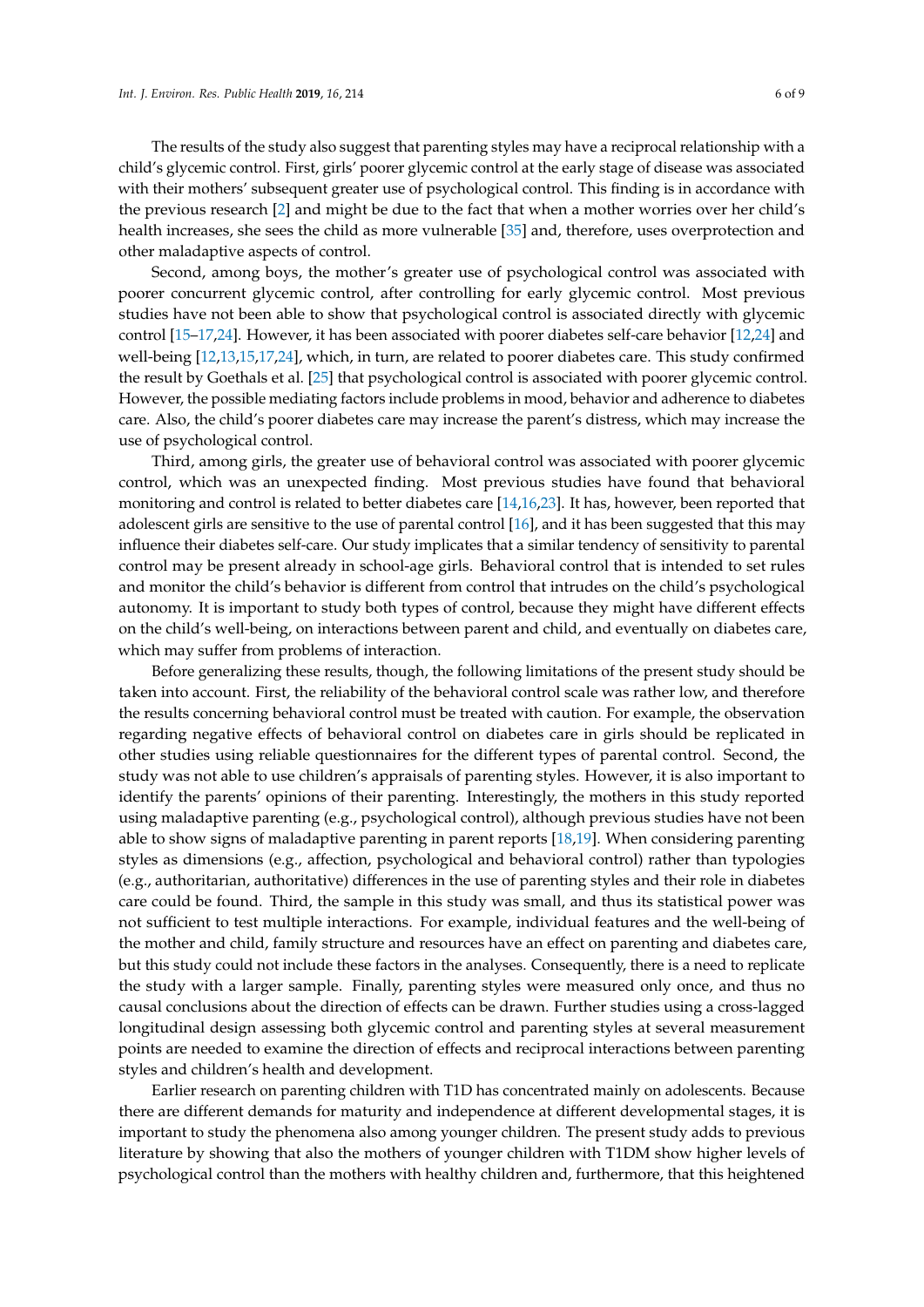parental psychological control is associated with poorer outcomes in diabetes care. These results are quite similar to those reported with adolescents [\[16\]](#page-7-5). Although the conflicts over parental control and child's autonomy in diabetes self-care often escalate during adolescence, excessive parental control in younger children may as well be harmful to diabetes care and reflect interaction problems in the family. An education program for parents about child development, behavior management, and transition of diabetes-care responsibilities would perhaps diminish conflicts over diabetes during adolescence [\[36\]](#page-8-6). There already are promising interventions for parenting and, for example, Triple P-Positive Parenting Program has also been studied in families with diabetes [\[37,](#page-8-7)[38\]](#page-8-8). However, further research is still needed for developing interventions for parenting chronically ill children.

#### **5. Conclusions**

The results of the present study suggest that psychological control in families with diabetes needs attention, because it was shown to be associated with poorer diabetes care. Clinicians should pay attention to the quality of interaction between the child and the parents and notice the use of excessive control (for example overprotection, shame and criticism) as a sign of maladaptive parenting, which may influence the child's and the parent's well-being and diabetes care.

**Author Contributions:** Conceptualization, R.H. and T.A.; Formal analysis, R.H., K.A. and K.E.; Investigation, R.H. and K.E.; Methodology, K.A., K.E. and T.A.; Supervision, T.A.; Writing–original draft, R.H. and K.A.; Writing–review & editing, R.H., K.A., K.E. and T.A.

**Funding:** This research was supported by the Special State Share (EVO) funds of the Kymenlaakso Hospital District and by a grant from the Finnish Diabetes Research Foundation to the first author.

**Conflicts of Interest:** R.H. has received travel grant from Eli Lilly Finland. The other authors declare no conflict of interest. The funding sponsors had no role in the design of the study; in the collection, analyses, or interpretation of data; in the writing of the manuscript, and in the decision to publish the results.

#### **References**

- <span id="page-6-0"></span>1. Hilliard, M.E.; Monaghan, M.; Cogen, F.R.; Streisand, R. Parent stress and child behaviour among young children with type 1 diabetes. *Child Care Health Dev.* **2011**, *37*, 224–232. [\[CrossRef\]](http://dx.doi.org/10.1111/j.1365-2214.2010.01162.x) [\[PubMed\]](http://www.ncbi.nlm.nih.gov/pubmed/21083686)
- <span id="page-6-1"></span>2. Jubber, A.P.; Olsen Roper, S.; Yorgason, J.B.; Poulsen, F.O.; Mandleco, B.L. Individual and family predictors of psychological control in parents raising children with type 1 diabetes. *Fam. Syst. Health* **2013**, *31*, 142–155. [\[CrossRef\]](http://dx.doi.org/10.1037/a0032498)
- <span id="page-6-2"></span>3. Darling, N.; Steinberg, L. Parenting style as a context: An integrative model. *Psychol. Bull.* **1993**, *113*, 487–496. [\[CrossRef\]](http://dx.doi.org/10.1037/0033-2909.113.3.487)
- <span id="page-6-3"></span>4. Aunola, K.; Nurmi, J.E. The role of parenting styles in children's problem behavior. *Child Dev.* **2005**, *76*, 1144–1159. [\[CrossRef\]](http://dx.doi.org/10.1111/j.1467-8624.2005.00840.x-i1)
- <span id="page-6-4"></span>5. Hart, C.H.; Newell, L.D.; Olsen, S.F. Parenting skills and social-communicative competence in childhood. In *Handbook of Communication and Social Interaction Skills*; Greene, J.O., Burleson, B.R., Eds.; Erlbaum: Mahwah, NJ, USA, 2003; pp. 753–797.
- <span id="page-6-5"></span>6. Barber, B.K. Parental psychological control: Revisiting a neglected construct. *Child Dev.* **1996**, *67*, 3296–3319. [\[CrossRef\]](http://dx.doi.org/10.2307/1131780)
- <span id="page-6-6"></span>7. Barber, K.; Xia, M. The centrality of control to parenting and its effects. In *Authoritative Parenting. Synthesizing Nurturance and Discipline for Optimal Child Development*; Larzelere, R.E., Morris, A.S., Harrist, A.W., Eds.; American Psychological Association: Washington, DC, USA, 2013; pp. 61–87.
- <span id="page-6-7"></span>8. Aunola, K.; Ruusunen, A.-K.; Viljaranta, J.; Nurmi, J.E. Parental affection and psychological control as mediators between parents' depressive symptoms and child distress. *J. Fam. Issues* **2015**, *36*, 1022–1042. [\[CrossRef\]](http://dx.doi.org/10.1177/0192513X13494825)
- 9. Barber, B.K.; Harmon, E.L. Violating the self: Parental psychological control of children and adolescents. In *Intrusive Parenting: How Psychological Control Affects Children and Adolescents; Barber, B.K., Ed.; American* Psychological Association: Washington, DC, USA, 2002; pp. 15–52. [\[CrossRef\]](http://dx.doi.org/10.1037/10422-002)
- <span id="page-6-8"></span>10. Borelli, J.L.; Margolin, G.; Rasmussen, H.F. Parental overcontrol as a mechanism explaining the longitudinal association between parent and child anxiety. *J. Child Fam. Stud.* **2015**, *24*, 1559–1574. [\[CrossRef\]](http://dx.doi.org/10.1007/s10826-014-9960-1)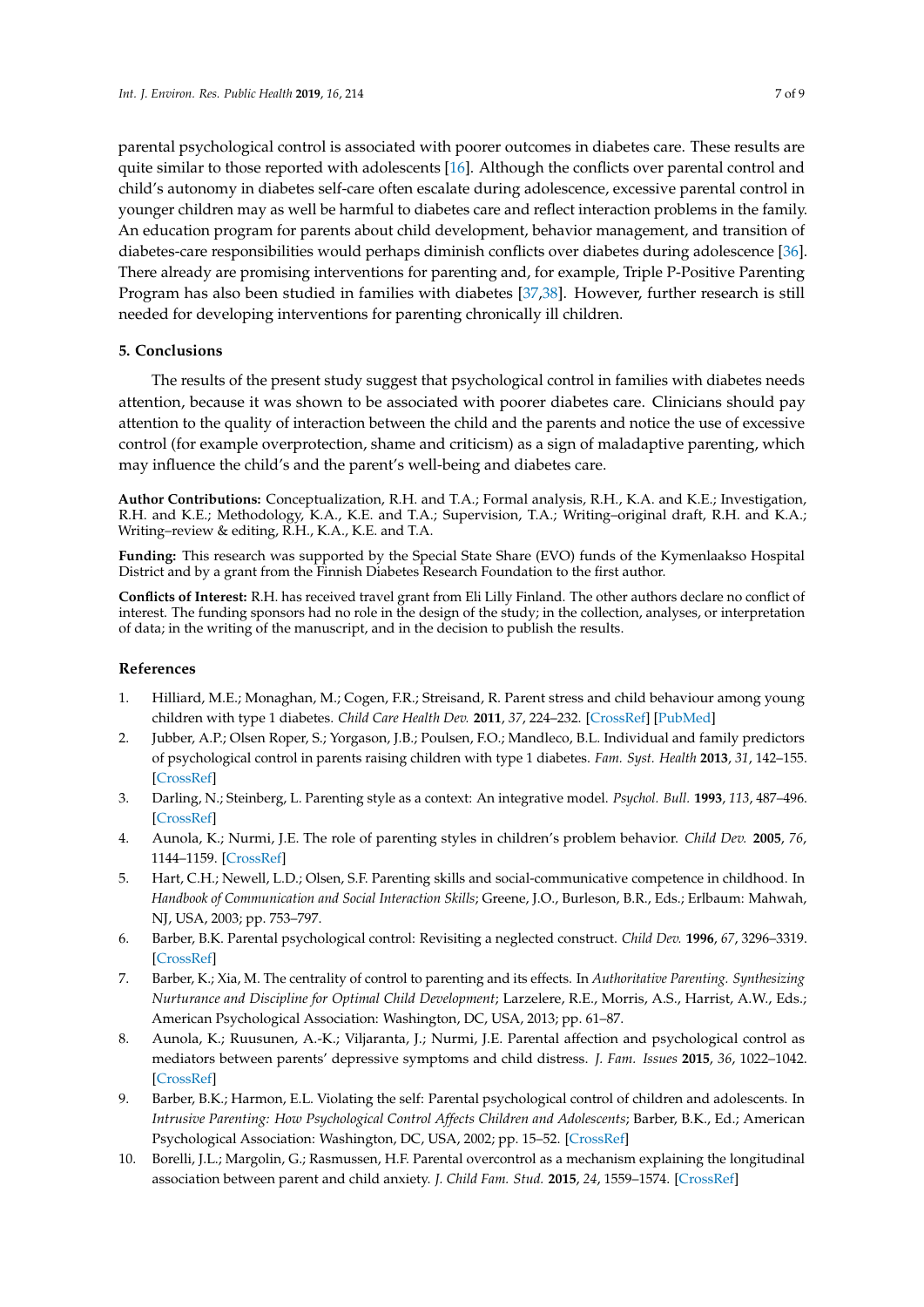- <span id="page-7-0"></span>11. Botello-Harbaum, M.; Nansel, T.; Haynie, D.L.; Iannotti, R.J.; Simons-Morton, B. Responsive parenting is associated with improved type 1 diabetes-related quality of life. *Child Care Health Dev.* **2008**, *34*, 675–681. [\[CrossRef\]](http://dx.doi.org/10.1111/j.1365-2214.2008.00855.x)
- <span id="page-7-1"></span>12. Radcliff, Z.; Weaver, P.; Chen, R.; Streisand, R.; Holmes, C. The Role of Authoritative Parenting in Adolescent Type 1 Diabetes Management. *J. Pediatr. Psychol.* **2018**, *43*, 185–194. [\[CrossRef\]](http://dx.doi.org/10.1093/jpepsy/jsx107) [\[PubMed\]](http://www.ncbi.nlm.nih.gov/pubmed/29048478)
- <span id="page-7-2"></span>13. Butler, J.M.; Skinner, M.; Gelfand, D.; Berg, C.A.; Wiebe, D.J. Maternal parenting style and adjustment in adolescents with type I diabetes. *J. Pediatr. Psychol.* **2007**, *32*, 1227–1237. [\[CrossRef\]](http://dx.doi.org/10.1093/jpepsy/jsm065)
- <span id="page-7-3"></span>14. Eckshtain, D.; Ellis, D.A.; Kolmodin, K.; Naar-King, S. The effects of parental depression and parenting practices on depressive symptoms and metabolic control in urban youth with insulin dependent diabetes. *J. Pediatr. Psychol.* **2010**, *35*, 426–435. [\[CrossRef\]](http://dx.doi.org/10.1093/jpepsy/jsp068) [\[PubMed\]](http://www.ncbi.nlm.nih.gov/pubmed/19710249)
- <span id="page-7-4"></span>15. Lord, J.H.; Young, M.T.; Gruhn, M.A.; Grey, M.; Delamater, A.M.; Jaser, S.S. Effect of race and marital status on mothers' observed parenting and adolescent adjustment in youth with type 1 diabetes. *J. Pediatr. Psychol.* **2015**, *40*, 132–143. [\[CrossRef\]](http://dx.doi.org/10.1093/jpepsy/jsu078) [\[PubMed\]](http://www.ncbi.nlm.nih.gov/pubmed/25248850)
- <span id="page-7-5"></span>16. Wiebe, D.J.; Berg, C.A.; Korbel, C.; Palmer, D.L.; Beveridge, R.M.; Upchurch, R.; Lindsay, R.; Swinyard, M.T.; Donaldson, D.L. Children's appraisals of maternal involvement in coping with diabetes: Enhancing our understanding of adherence, metabolic control, and quality of life across adolescence. *J. Pediatr. Psychol.* **2005**, *30*, 167–178. [\[CrossRef\]](http://dx.doi.org/10.1093/jpepsy/jsi004) [\[PubMed\]](http://www.ncbi.nlm.nih.gov/pubmed/15681311)
- <span id="page-7-6"></span>17. Graue, M.; Wentzel-Larsen, T.; Hanestad, B.R.; Sovik, O. Health-related quality of life and metabolic control in adolescents with diabetes: The role of parental care, control, and involvement. *J. Pediatr. Nurs.* **2005**, *20*, 373–382. [\[CrossRef\]](http://dx.doi.org/10.1016/j.pedn.2005.08.005) [\[PubMed\]](http://www.ncbi.nlm.nih.gov/pubmed/16182097)
- <span id="page-7-8"></span>18. Monaghan, M.; Horn, I.B.; Alvarez, V.; Cogen, F.R.; Streisand, R. Authoritative parenting, parenting stress, and self-care in pre-adolescents with type 1 diabetes. *J. Clin. Psychol. Med. Sett.* **2012**, *19*, 255–261. [\[CrossRef\]](http://dx.doi.org/10.1007/s10880-011-9284-x) [\[PubMed\]](http://www.ncbi.nlm.nih.gov/pubmed/22350495)
- <span id="page-7-7"></span>19. Sherifali, D.; Ciliska, D.; O'Mara, L. Parenting children with diabetes: Exploring parenting styles on children living with type 1 diabetes mellitus. *Diabetes Educ.* **2009**, *35*, 476–483. [\[CrossRef\]](http://dx.doi.org/10.1177/0145721709333268) [\[PubMed\]](http://www.ncbi.nlm.nih.gov/pubmed/19297656)
- <span id="page-7-9"></span>20. Davis, C.L.; Delamater, A.M.; Shaw, K.H.; La Greca, A.M.; Eidson, M.S.; Perez-Rodrigez, J.E. Brief report: Parenting styles, regimen adherence, and glycemic control in 4- to 10-year-old children with diabetes. *J. Pediatr. Psychol.* **2001**, *26*, 123–129. [\[CrossRef\]](http://dx.doi.org/10.1093/jpepsy/26.2.123) [\[PubMed\]](http://www.ncbi.nlm.nih.gov/pubmed/11181888)
- <span id="page-7-10"></span>21. Greene, M.S.; Mandleco, B.; Roper, S.O.; Marshall, E.S.; Dyches, T. Metabolic control, self-care behaviors, and parenting in adolescents with type 1 diabetes: A correlational study. *Diabetes Educ.* **2010**, *36*, 326–336. [\[CrossRef\]](http://dx.doi.org/10.1177/0145721710361270)
- <span id="page-7-11"></span>22. Shorer, M.; David, R.; Schoenberg-Taz, M.; Levavi-Lavi, I.; Phillip, M.; Meyerovitch, J. Role of parenting style in achieving metabolic control in adolescents with type 1 diabetes. *Diabetes Care* **2011**, *34*, 1735–1737. [\[CrossRef\]](http://dx.doi.org/10.2337/dc10-1602)
- <span id="page-7-12"></span>23. Ellis, D.A.; Podolski, C.L.; Frey, M.; Naar-King, S.; Wang, B.; Moltz, K. The role of parental monitoring in adolescent health outcomes: Impact on regimen adherence in youth with type 1 diabetes. *J. Pediatr. Psychol.* **2007**, *32*, 907–917. [\[CrossRef\]](http://dx.doi.org/10.1093/jpepsy/jsm009)
- <span id="page-7-13"></span>24. Armstrong, B.; Mackey, E.R.; Streisand, R. Parenting behavior, child functioning, and health behaviors in preadolescents with type 1 diabetes. *J. Pediatr. Psychol.* **2011**, *36*, 1052–1061. [\[CrossRef\]](http://dx.doi.org/10.1093/jpepsy/jsr039) [\[PubMed\]](http://www.ncbi.nlm.nih.gov/pubmed/21828111)
- <span id="page-7-14"></span>25. Goethals, E.R.; Oris, L.; Soenens, B.; Berg, C.A.; Prikken, S.; Van Broeck, N.; Weets, I.; Casteels, K.; Luyckx, K. Parenting and treatment adherence in type 1 diabetes throughout adolescence and emerging adulthood. *J. Pediatr. Psychol.* **2017**, *42*, 922–932. [\[CrossRef\]](http://dx.doi.org/10.1093/jpepsy/jsx053) [\[PubMed\]](http://www.ncbi.nlm.nih.gov/pubmed/28369579)
- <span id="page-7-15"></span>26. Holmbeck, G.N.; Johnson, S.Z.; Wills, K.E.; McKernon, W.; Rose, B.; Erklin, S.; Kemper, T. Observed and perceived parental overprotection in relation to psychosocial adjustment in preadolescents with a physical disability: The mediational role of behavioral autonomy. *J. Consult. Clin. Psychol.* **2002**, *70*, 96–110. [\[CrossRef\]](http://dx.doi.org/10.1037/0022-006X.70.1.96)
- <span id="page-7-16"></span>27. Hannonen, R.; Komulainen, J.; Riikonen, R.; Ahonen, T.; Eklund, K.; Tolvanen, A.; Keskinen, P.; Nuuja, A.; Tuovinen, M. Verbal and academic skills in children with early onset type 1 diabetes—The effects of diabetes-related risk factors. *Dev. Med. Child Neurol.* **2012**, *54*, 457–463. [\[CrossRef\]](http://dx.doi.org/10.1111/j.1469-8749.2012.04248.x)
- <span id="page-7-17"></span>28. Roberts, G.C.; Block, H.; Block, J. Continuity and change in parents' child-rearing practices. *Child Dev.* **1984**, *55*, 586–597. [\[CrossRef\]](http://dx.doi.org/10.2307/1129970)
- <span id="page-7-18"></span>29. Aunola, K.; Nurmi, J.E. Maternal affection moderates the impact of psychological control on a child's mathematical performance. *Dev. Psychol.* **2004**, *40*, 965–978. [\[CrossRef\]](http://dx.doi.org/10.1037/0012-1649.40.6.965) [\[PubMed\]](http://www.ncbi.nlm.nih.gov/pubmed/15535751)